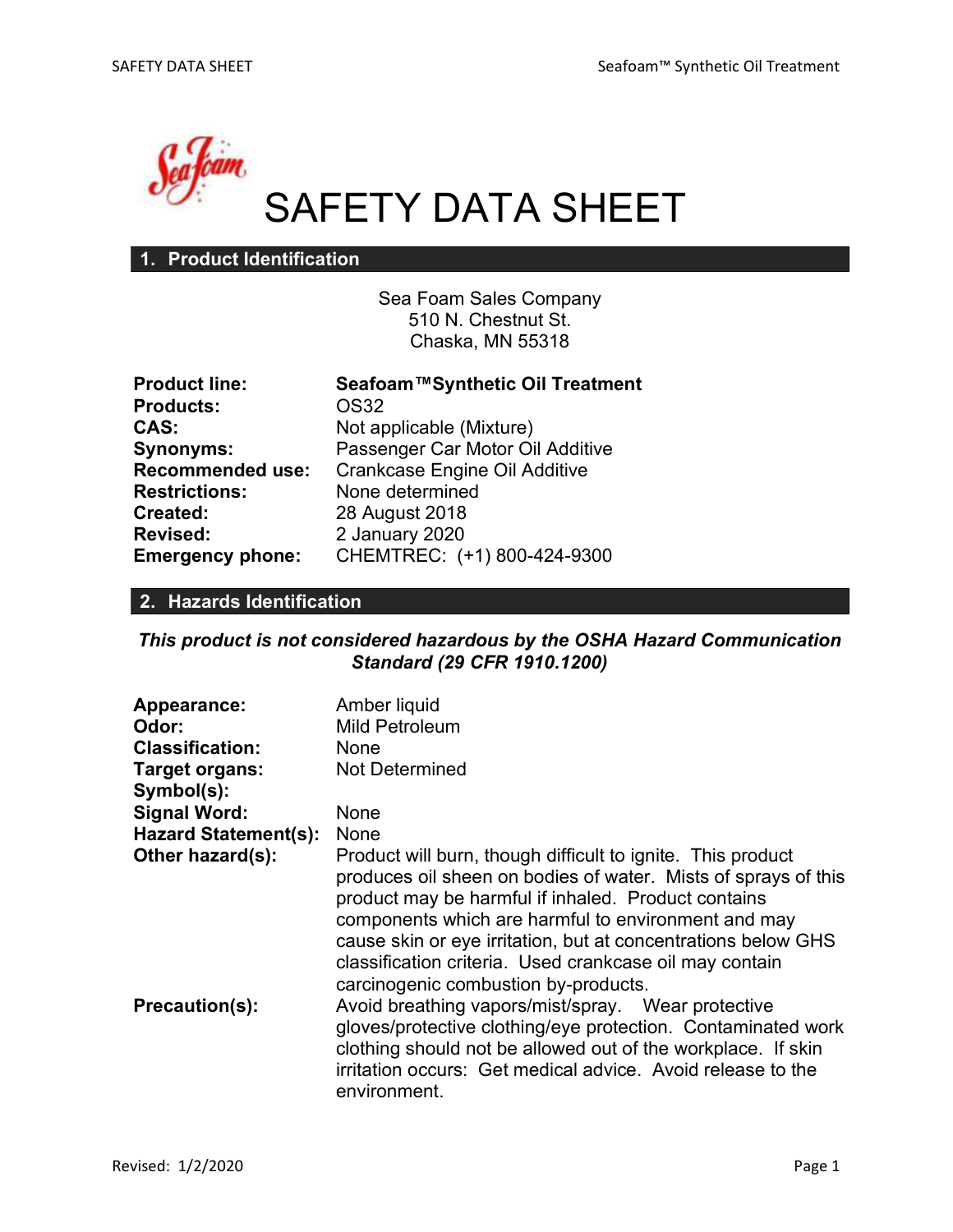Disposal: Keep out of waterways. Check local, national, and international regulations for proper disposal

### 3. Composition/Information on Ingredients

#### Hazardous Ingredients:

| Component                                             | CAS No.     | Conc $(wt\%)$ |
|-------------------------------------------------------|-------------|---------------|
| Lubricating oils (petroleum) C20-50, hydrotreated,    | 72623-87-1  | $80 - 90$     |
| neutral oil-based                                     |             |               |
| Bis(nonylphenyl)amine                                 | 36878-20-3  | $1 - 2$       |
| Distillates (petroleum), solvent-dewaxed heavy        | 64742-65-0  | < 1           |
| paraffinic                                            |             |               |
| Zinc O,O,O',O'-tetrakis(1,3-dimethylbutyl) bis        | 2215-35-2   | $<$ 1         |
| (phosphorodithioate)                                  |             |               |
| Zinc bis[O,O-bis(ethylhexyl)] bis (dithiophosphate    | 4259-15-8   | < 1           |
| Amides, coco, N,N-bis(hydroxyethyl)-, reaction        | 445409-27-8 | $<$ 1         |
| products with coco monoglycerides and molybdenum      |             |               |
| oxide                                                 |             |               |
| Distillates (petroleum), hydrotreated heavy napthenic | 64742-52-5  | $<$ 1         |
| Diphenylamine                                         | 122-39-4    | < 0.1         |

#### 4. First Aid Measures

| <b>Eyes</b>            | Flush eyes with running water for at least 15 minutes. Get<br>medical attention if irritation persists                                                                                                                  |
|------------------------|-------------------------------------------------------------------------------------------------------------------------------------------------------------------------------------------------------------------------|
| <b>Skin</b>            | Flush exposed area with running water for at least 15<br>minutes. Remove contaminated clothing and launder before<br>reuse. Get medical attention if irritation persists or if signs of<br>an allergic reaction appear. |
| <b>Inhalation</b>      | Move to fresh air. If nausea or other symptoms persist, get<br>medical attention. If not breathing, give artificial respiration.<br>If breathing is difficult, give oxygen and get medical attention<br>immediately.    |
| Ingestion              | DO NOT INDUCE VOMITING. If vomiting occurs<br>spontaneously, lower head below hips to reduce risk of<br>aspiration. If conscious, give one glass of water. Get<br>immediate medical attention                           |
| <b>Additional Info</b> | Note to physician: Treat symptomatically. Contact poison<br>control for more information.                                                                                                                               |

# 5. Fire Fighting Measures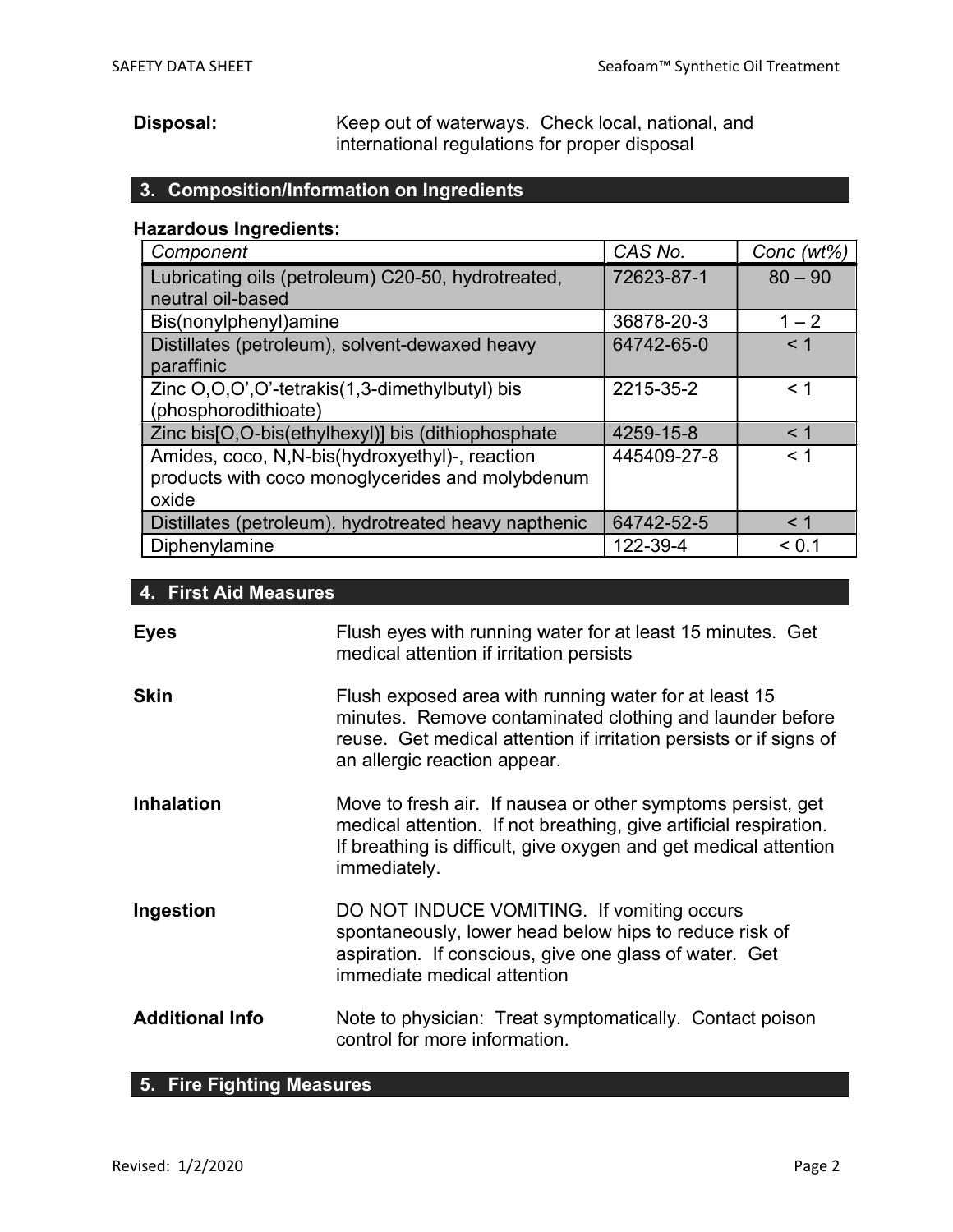- Flash Point > 135°C / 275°F (based on flammability of components)
- **NFPA** Health: 1 Fire: 1 Reactivity: 0
- **Extinguishing Media** Use water spray, fog, foam, dry chemical or  $CO<sub>2</sub>$
- Unsuitable Media Water jet may cause fire to spread
- Firefighting Procedures: Fire-fighters should wear positive pressure self-contained breathing apparatus (SCBA) and full turnout gear
- Unusual Hazards See section 10 for additional information

#### 6. Accidental Release Measures

Personal precautions, protective equipment, and emergency procedures: Keep unnecessary personnel away. Wear appropriate personal protective equipment for emergency. Ventilate if released in a confined area. Eliminate sources of ignition if it is safe to do so. Wear suitable personal protective equipment and stop the spread of material will adsorbent or socks if safe to do so.

Environmental precautions: Avoid release to the environment. Prevent from entering into soil, ditches, sewers, waterways or groundwater. Produces oil sheen on waterways. Toxic to aquatic organisms

Methods for removal: Use a pump or bucket to recover free liquid. Residual liquid can be absorbed on inert material. Use non-sparking tools.

#### 7. Handling and Storage

| Max. Handling Temp: 70°C / 158°F |                                                             |
|----------------------------------|-------------------------------------------------------------|
| <b>Procedures:</b>               | Open container in a cool, well ventilated area. Avoid       |
|                                  | breathing vapors. Keep containers closed when not in use.   |
|                                  | Use appropriate containment to avoid environmental          |
|                                  | contamination. Avoid use in confined areas without adequate |
|                                  | ventilation. Areas of inadequate ventilation could contain  |
|                                  | concentrations high enough to cause eye irritation,         |
|                                  | headaches, respiratory discomfort or nausea. Avoid          |
|                                  | breathing dust, fume, gas, mist, vapors, or spray. Wash     |
|                                  | thoroughly after handling. Launder contaminated clothing    |
|                                  | before reuse. Empty container contains product residue      |
|                                  | which may exhibit hazards of the product. Dispose of        |
|                                  | packaging or containers in accordance with local, regional, |
|                                  | national, and international regulations. Store away from    |
|                                  | strong oxidizers                                            |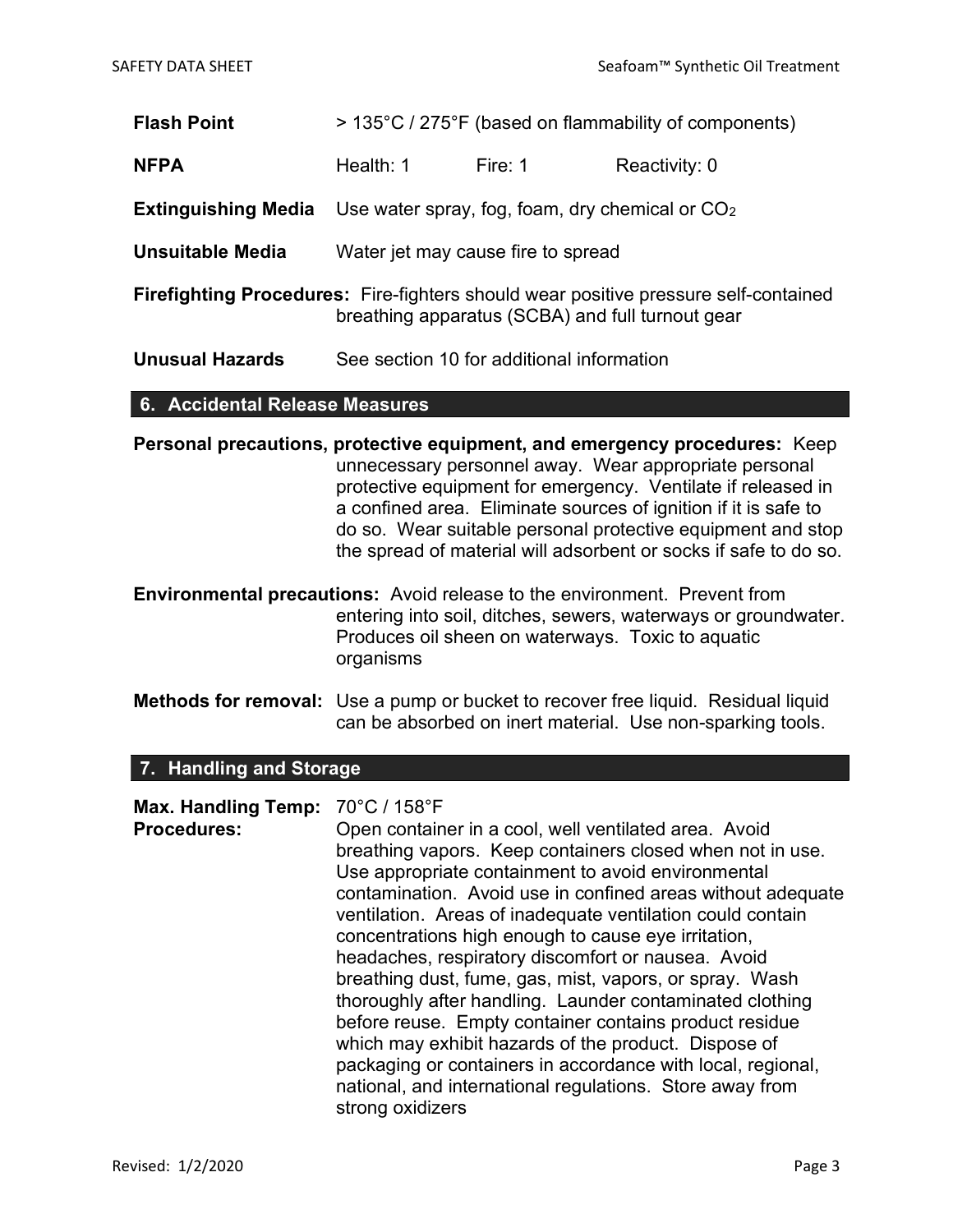# Max Store Temp: 40°C / 104°F

## 8. Exposure Controls/Personal Protection

#### Exposure Limits Guidelines by component

Mineral Oil (mists) OSHA TWA: 5 mg/m3 ACGIH TWA: 5 mg/m3 TWA (Canada) 5 mg/m3 STEL (Canada) 10 mg/m3 EH40-MEL 5 mg/m3, 8 hours NOHSC 5 mg/m3, 8 hours

#### **Other Exposure Limits: None known**

Engineering Controls: Use in a well ventilated area. Where possible, cover sources of oil sprays and mists with adsorbent cloth to minimize exposure to mineral oil mists. Keep concentrations of mist below exposure limits

#### Personal Protective Equipment

| <b>Respiratory:</b> | Where mineral oil mists are generated – use full face<br>respirator with organic vapor cartridge.                                                     |
|---------------------|-------------------------------------------------------------------------------------------------------------------------------------------------------|
| Eye:                | Wear safety glasses where splashing or splattering may<br>occur                                                                                       |
| Gloves:             | Use nitrile or neoprene gloves. If material is hot, use<br>appropriately insulated gloves.                                                            |
| <b>Clothing:</b>    | Use neoprene or nitrile gloves. When handling at elevated<br>temperatures, use insulated apron or coat. Launder<br>contaminated clothing before reuse |
| Hygiene:            | Wash thoroughly after handling this product.                                                                                                          |

#### 9. Physical and Chemical Properties

| Appearance                    | Amber liquid          |
|-------------------------------|-----------------------|
| Odor                          | <b>Mild Petroleum</b> |
| <b>Odor threshold</b>         | Not determined        |
| рH                            | Not determined        |
| <b>Melting Point</b>          | Not determined        |
| <b>Initial Boiling Pt/Rng</b> | Not determined        |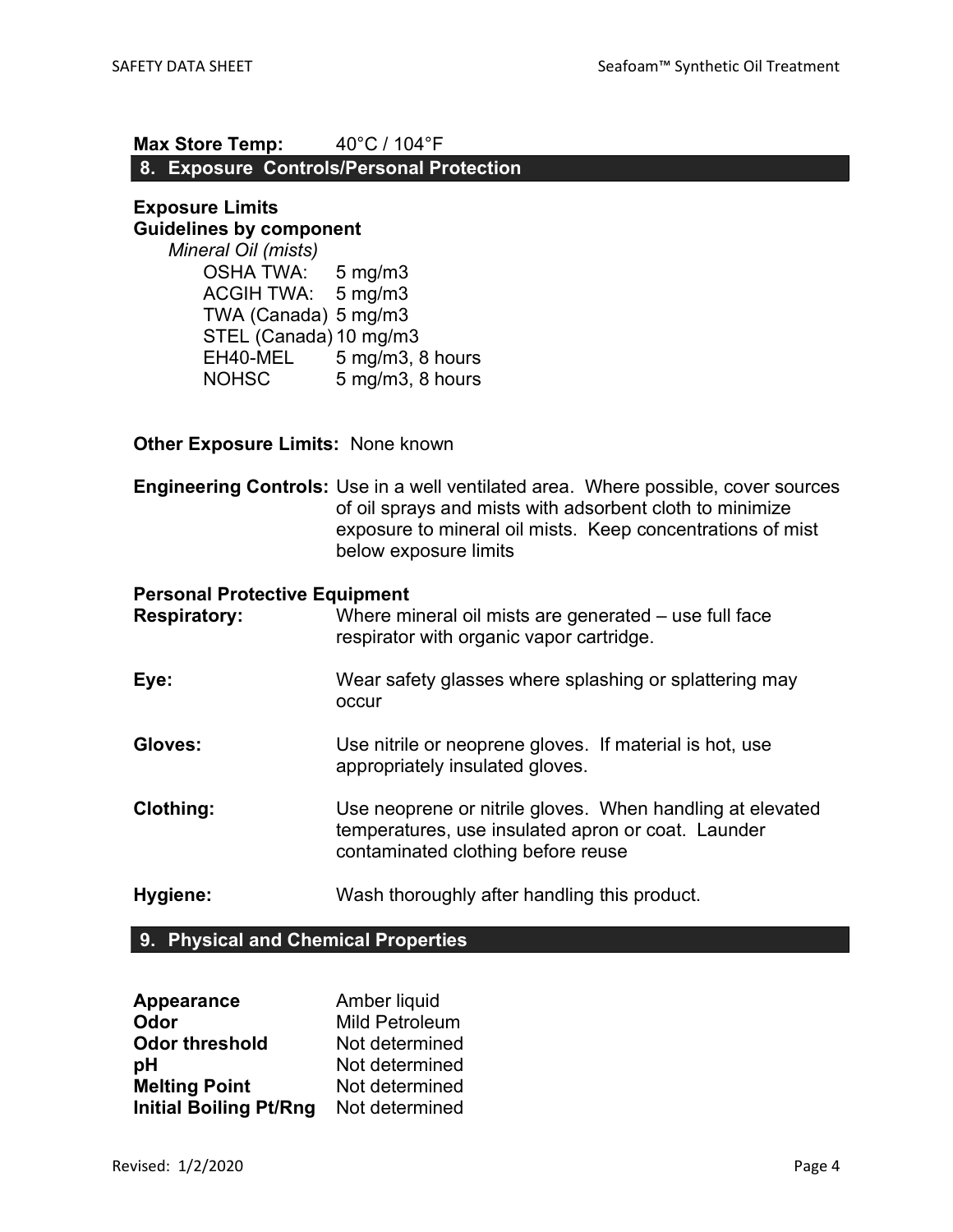| <b>Flash Point</b>                       | > 135°C / 275°F (based on flammability of components) |
|------------------------------------------|-------------------------------------------------------|
| <b>Evaporation Rate</b>                  | Nil (where $nBuAc = 1$ )                              |
| <b>Upper Flammable Lm</b> Not determined |                                                       |
| Lower Flammable Lm Not determined        |                                                       |
| <b>Explosive Data</b>                    | Not determined                                        |
| <b>Vapor Pressure</b>                    | Not determined                                        |
| <b>Vapor Density</b>                     | Not determined                                        |
| <b>Volatile Organics</b>                 | Not determined                                        |
| <b>Density</b>                           | 0.9 mg/cu. cm $@15.6^{\circ}$ C                       |
| <b>Solubility</b>                        | Insoluble in water, alcohols; soluble in organics     |
| Kow                                      | Not determined                                        |
| <b>Viscosity</b>                         | $\sim$ 9 cSt @ 100 $^{\circ}$ C                       |
| <b>Autoignition Point</b>                | Not determined                                        |
| <b>Decomposition Temp</b>                | Not determined                                        |

# 10. Stability and Reactivity

| <b>Stability</b>                         | Material is normally stable at normal temperatures and                                                                    |
|------------------------------------------|---------------------------------------------------------------------------------------------------------------------------|
|                                          | pressures                                                                                                                 |
| <b>Decomposition Temp</b> Not determined |                                                                                                                           |
| Incompatibility                          | Oxidizers and reducers                                                                                                    |
| Polymerization                           | Will not occur                                                                                                            |
|                                          | <b>Thermal Decomposition</b> Smoke, oxides of carbon, nitrogen, phosphorous, boron,                                       |
|                                          | sulfur, and metals. May also generate hydrogen sulfide if<br>stored for extended periods of time at elevated temperatures |
| <b>Conditions to Avoid</b>               | Keep away from heat, flames, strong oxidizers and strong<br>reducing agents                                               |

# 11. Toxicological Information

|                               | - Acute Exposure -                                                                                                                                       |
|-------------------------------|----------------------------------------------------------------------------------------------------------------------------------------------------------|
| <b>Eye Irritation</b>         | Repeated exposure may cause mild irritation based on data<br>from components. Symptoms may include redness,                                              |
|                               | itchiness, or increased watering of the eyes. Vapors may<br>cause irritation at elevated temperatures                                                    |
| <b>Skin Irritation</b>        | Repeated or prolonged exposure cause skin sensitization or<br>non-allergic dermatitis based on data from components.                                     |
|                               | Symptoms may include redness, drying, and cracking of the<br>skin.                                                                                       |
| <b>Respiratory Irritation</b> | May cause nose, throat and lung irritation based on data from<br>components. These effects may be more prevalent with<br>mists at elevated temperatures. |
| <b>Dermal Toxicity</b>        | Not expected to present a danger of dermal toxicity under<br>normal conditions of use.                                                                   |
| <b>Inhalation Toxicity</b>    | Inhalation of this product is not expected to be toxic.<br>Exposure to mineral oil mists may be harmful. Symptoms of                                     |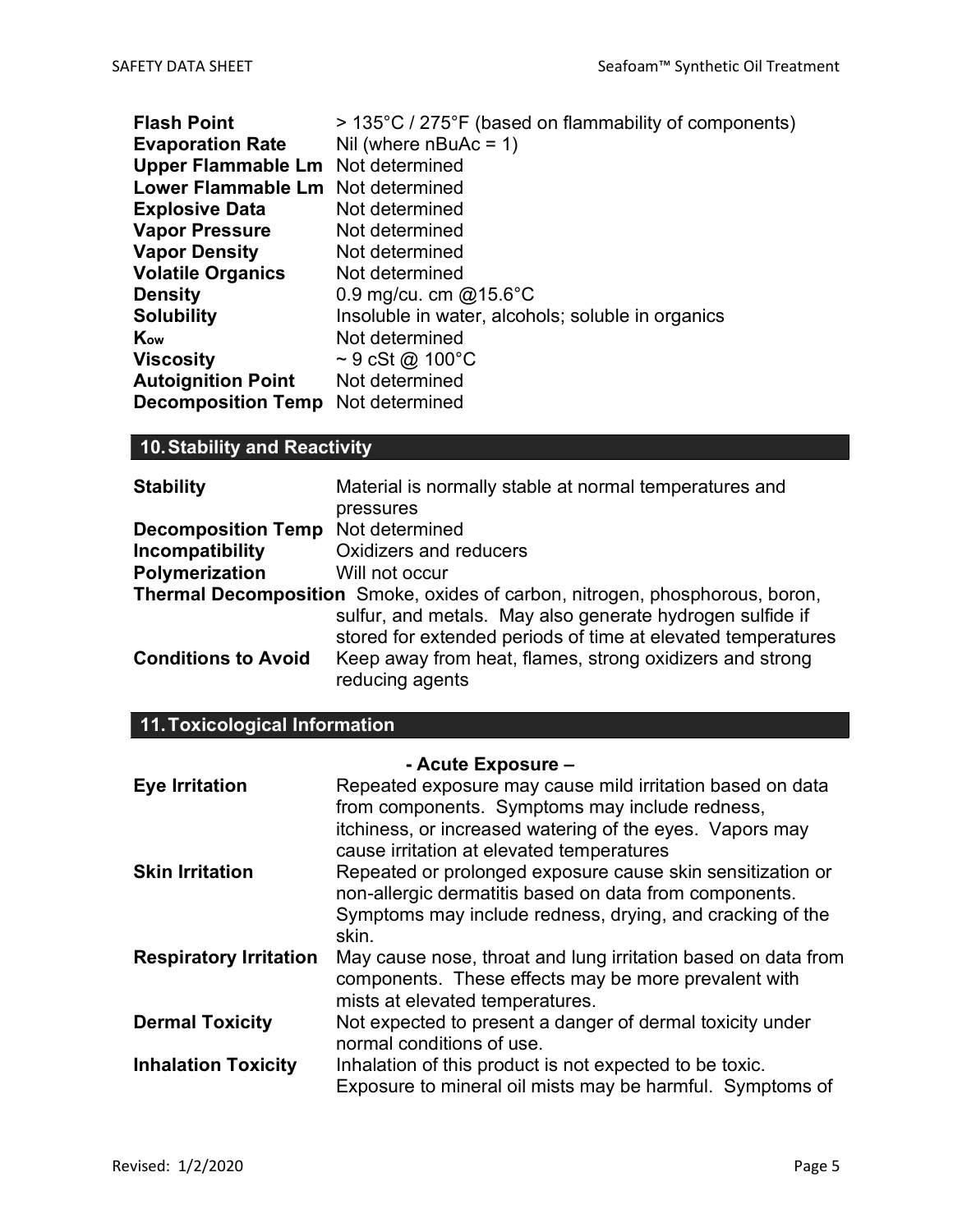|                          | over-exposure to mineral oil mists may be similar to that of<br>pneumonia.              |
|--------------------------|-----------------------------------------------------------------------------------------|
| <b>Oral Toxicity</b>     | Not expected to be harmful. LD50 in rats exceeds 5q/Kg.                                 |
| <b>Aspiration Hazard</b> | This product does not present a classifiable hazard of                                  |
|                          | aspiration due to viscosity                                                             |
|                          | - Chronic Exposure -                                                                    |
| <b>Chronic Toxicity</b>  | No data available to indicate product or components present                             |
|                          | at greater than 0.2% are chronic health hazards                                         |
| Carcinogenicity          | This product contains mineral oils which are considered to be                           |
|                          | severely refined and not considered to be carcinogenic under                            |
|                          | IARC. All of the oils in this product have been demonstrated                            |
|                          | to contain less than 3% extractables by the IP 346 test.                                |
| <b>Mutagenicity</b>      | No data available to indicate product or any components at                              |
|                          | greater than 0.1% are mutagenic or genotoxic.                                           |
|                          | <b>Reproductive Toxicity</b> No data available to indicate product or any components at |
|                          | greater than 0.1% may cause reproductive toxicity.                                      |
| <b>Teratogenicity</b>    | No data available to indicate product or any components at                              |
|                          | greater than 0.1% may cause teratogenic effects.                                        |

# 12. Ecological Information

| <b>Miscellaneous</b>   | - Environmental Toxicity -<br>No LD/LC/EC50 data was collected for this product. Some<br>components of this product are considered chronic toxicants<br>to aquatic life, though at concentration that is not sufficient to<br>require classification as a marine pollutant or aquatic toxicant. |
|------------------------|-------------------------------------------------------------------------------------------------------------------------------------------------------------------------------------------------------------------------------------------------------------------------------------------------|
| <b>Biodegradation</b>  | - Environmental Fate -<br>The petroleum oil in this product is not readily biodegradable,<br>but can be broken down by microorganisms and is therefore<br>considered to be inherently biodegradable. Some<br>components of this product may persist in the environment                          |
| <b>Bioaccumulation</b> | The petroleum oil in this product has a Kow greater than 5.3<br>and is regarded as having the potential to bioaccumulate. In<br>practice, metabolic processes may reduce this potential.                                                                                                        |
| <b>Soil Mobility</b>   | This product is expected to have low soil mobility due to very<br>low water solubility and low vapor pressure. Petroleum oils<br>adsorb to soil and sediment. Once adsorbed, the product is<br>expected to adhere to soil until it is slowly biodegraded.                                       |
| <b>Other Effects</b>   | Product will produce oil sheen and float on the surface of<br>bodies of water. The product will spread across the surface<br>as a function of viscosity and velocities of water and surface<br>wind.                                                                                            |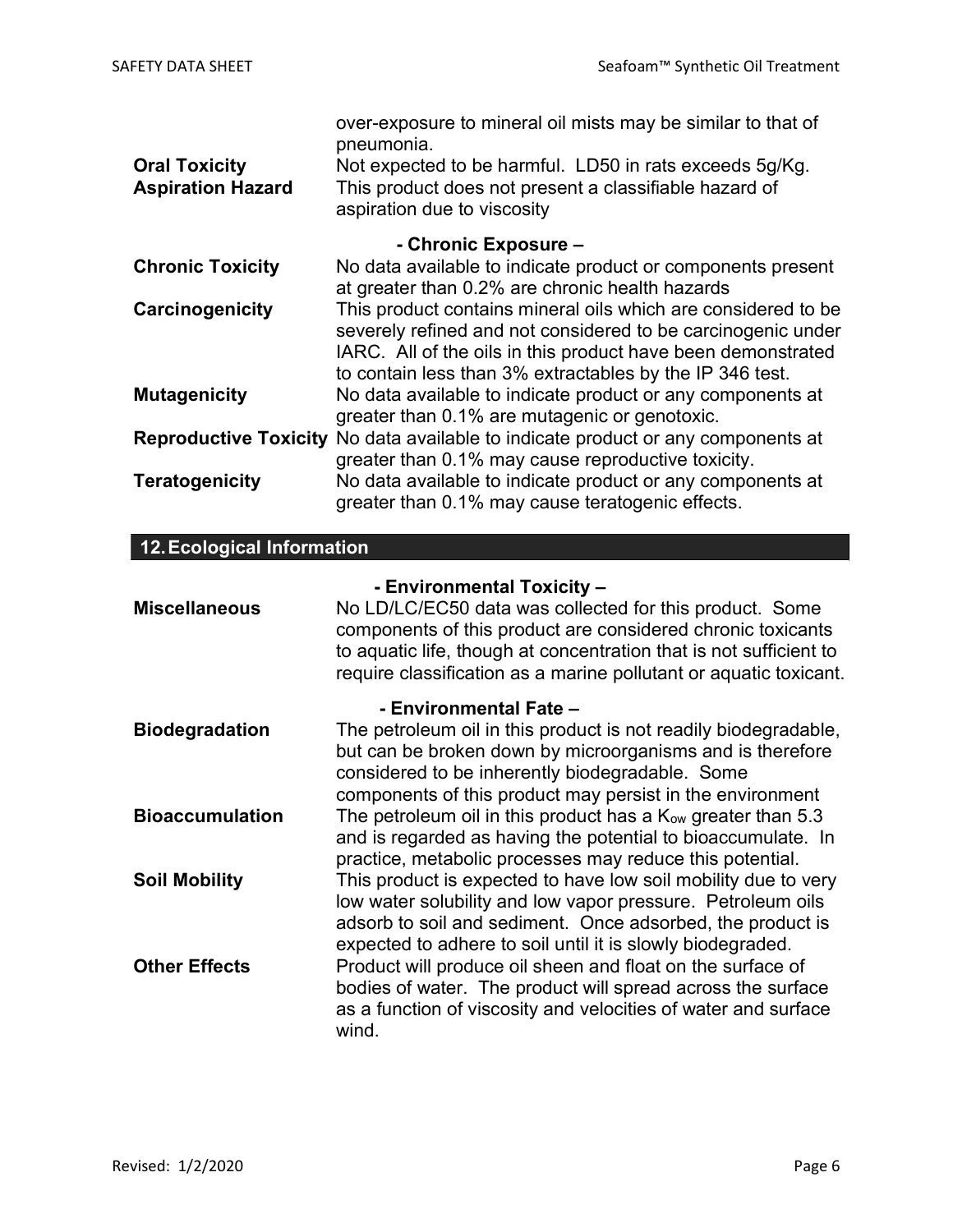#### 13. Disposal Considerations

#### Disposal Considerations

All disposal practices must be in accordance with local, regional, national, and international regulations. Do not dispose in a landfill. Wherever possible, recycle product to used oil collection facilities in accordance with applicable regulations.

#### Contaminated Containers or Packaging

Dispose of packaging or containers in accordance with local, regional, national, and international regulations

#### 14. Transportation Information

Description shown may not apply to all shipping situations. Consult applicable shipping codes to determine any additional shipping requirements

US DOT Not Regulated

\*If shipped by land in a packaging having a capacity of 3,500 gallons or more, the provisions of 49 CFR, Part 130 apply. (Contains oil)

| <b>UN No</b>            | Not applicable |
|-------------------------|----------------|
| <b>UN Proper Name</b>   | Not applicable |
| <b>UN Class</b>         | Not applicable |
| <b>Packing Group</b>    | Not applicable |
| <b>Marine Pollutant</b> | *Yes           |
|                         |                |

\*Product contains petroleum oil which may be classified as a marine pollutant under MARPOL Annex I under certain shipping conditions

IMDG Not Regulated

\*U.S. DOT compliance requirements may apply. See 49 CFR 171.22, 23 & 25. If transported in bulk by marine vessel in international waters, product is being carried under the scope of MARPOL Annex I.

**ICAO/IATA** Not Regulated

\*U.S. DOT compliance requirements may apply. See 49 CFR 171.22, 23, & 24.

| 15. Regulatory Information   |                                                                                                                                                                                                                                                                               |  |  |  |
|------------------------------|-------------------------------------------------------------------------------------------------------------------------------------------------------------------------------------------------------------------------------------------------------------------------------|--|--|--|
| <b>USA</b>                   | - Global Chemical Inventories -<br>All components of this material are on the US TSCA or are<br>exempt                                                                                                                                                                        |  |  |  |
| <b>Other TSCA Reg.</b><br>EU | None known<br>Components of this product comply with EU 7 <sup>th</sup> Amendment<br>and are approved for EU sales. Records must be maintained<br>and reported to EU only registrants if product is imported to<br>the EU. Third party importers are asked to report every EU |  |  |  |
| <b>New Zealand</b>           | import to Champion Brands, LLC.<br>All components are listed or exempted                                                                                                                                                                                                      |  |  |  |